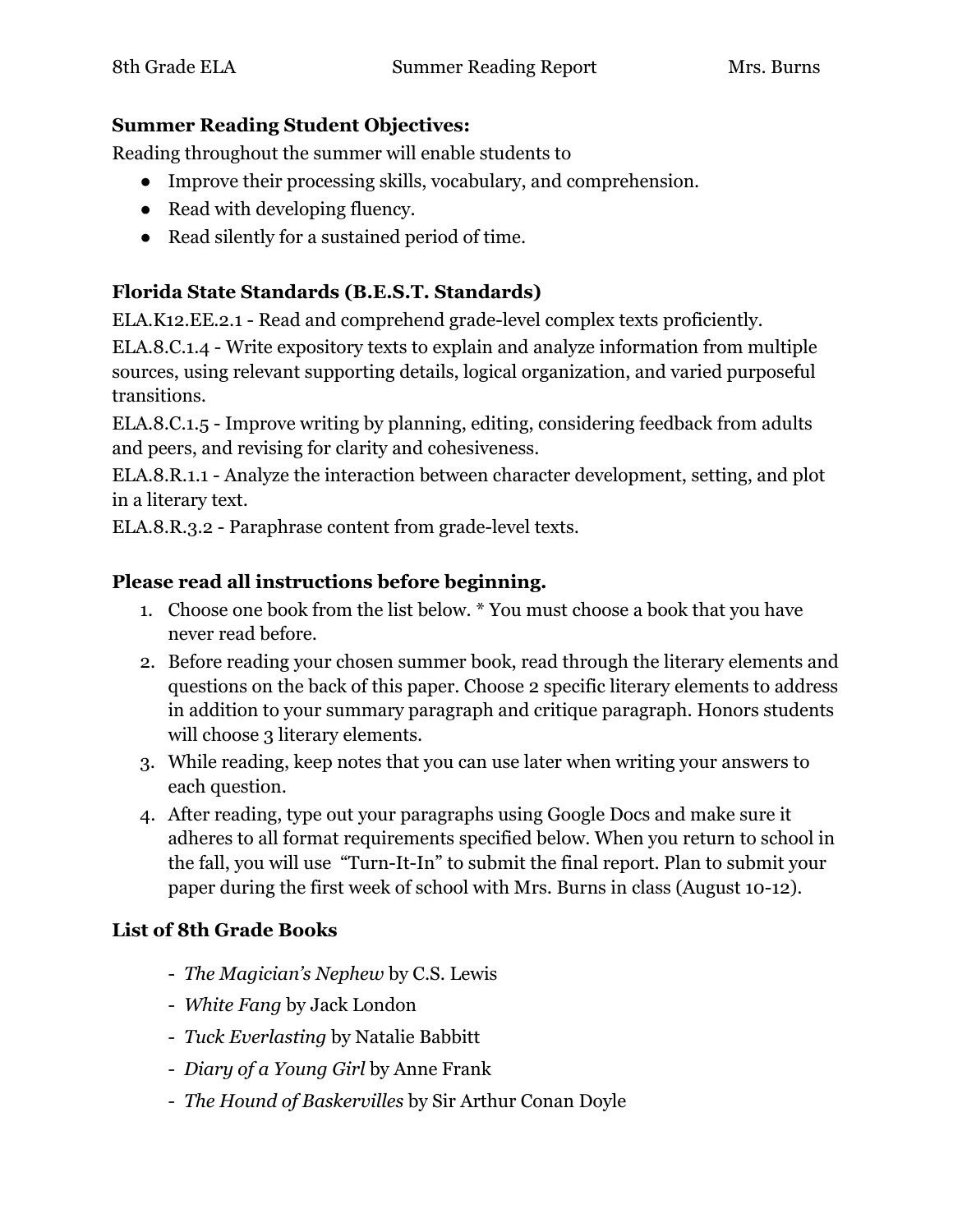#### **General Paper Guidelines (MLA Format)**

Before typing your essay on google docs, make these changes

- 12 pt. font
- Times New Roman font
- Double spaced
- 1" margins

Typing Instructions (follow these instructions on google docs)

- Type first and last name on first line
- Type teacher name (Mrs. Burns) on second line
- Type 8th Grade English on the third line
- Type the date of completion on the fourth line in the following format: (Day Month Year ex. 20 July 2022)
- Center align the book title on the fifth line
- Your first paragraph should begin on the sixth line
- Indent each paragraph

\*Each paragraph should be 5-8 sentences and take approximately a 1⁄2 page, meaning that your book report should be no shorter than two and a half pages and no longer than four full pages.

\*Honors students will be required to complete an in depth project in addition to the Summer Book Report during the first quarter of school. This project will be completed based on the book read during summer.

#### **List of Literary Elements - Standard choose 2 - Honors choose 3**

**Questions are listed under the literary element to prompt you in your writing for each paragraph.** Setting:

- "In what ways does the setting help develop the story and characters?"
- "What words did the author use to describe the setting? What can you hear, see, feel or smell as you read?"

Character:

- "How does the author develop the differences of certain characters, especially his main character?"
- "In what ways (specific thoughts, words, actions, etc.) does the author show you the development and change in his main characters?"
- "Which character has changed the most in the novel? What has caused them to change? How do their changes contribute to the theme or the plot of the novel?"
- "What are the most interesting aspects of the main character?"

Conflict: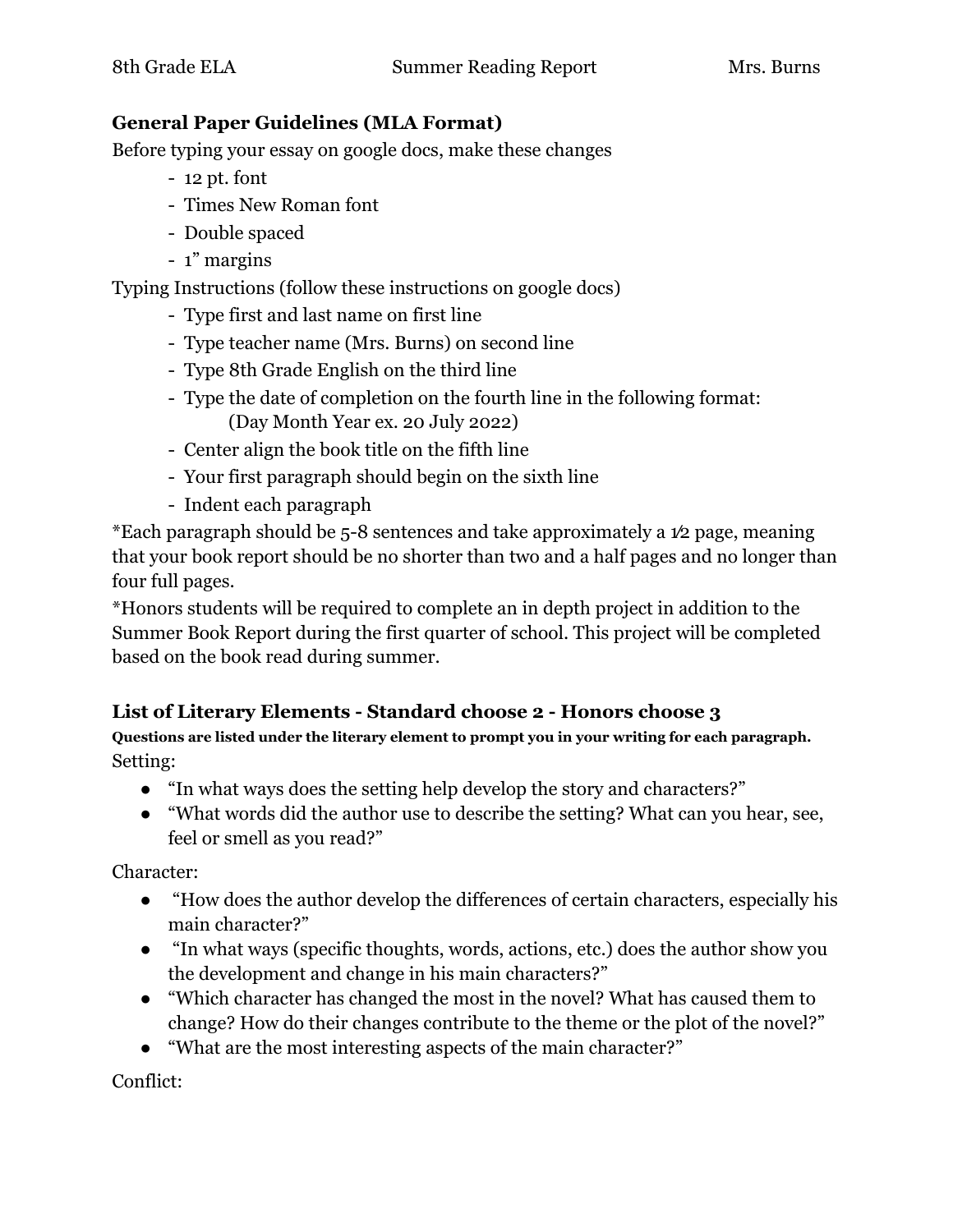● "What is the primary conflict and was it powerful enough to earn an entire book being written about it?"

Theme/Mood/Tone

- "Determine a theme for your text and cite two to three pieces of THE BEST text evidence for that central idea. Analyze your evidence."
- "Compare and contrast the mood and tone of the novel and analyze how the differences contribute to their impact and style."

Audience appeal:

- "How does the author tell his story so that it appeals to (interests, pleases, stirs up) his audience?"
- "Did the author use language to create a feeling or picture in your mind? What words did the author use and how did s/he create this picture in your mind?"

Plot (Exposition, Rising Action, Climax, Falling Action, Resolution)

"How does the plot keep you on the edge of your seat and wanting more?"

# **Paragraph Format**

Introduction Paragraph: Summary of the book

- Topic sentence should identify the title and author of the book and the main message the book proclaims.

- Discuss the main characters and conflicts in the book but do NOT include your opinions. Do not use first person pronouns or contractions in your writing.

Body Paragraphs (Standard - 2 paragraphs) (Honors - 3 paragraphs): Chosen Literary Elements

- Topic sentences of each body paragraph should identify which literary element the paragraph is discussing.

- Paragraphs should use specific examples from the text and correct documentation. Ie. "Quote from the text" (Last name page number)

Conclusion Paragraph: General critique and recommendation of the book

- Talk about the things you liked about this book and the things you disliked about it. Make sure to explain in detail why you like or dislike these things.

- Discuss what type of person would enjoy reading this book and provide an explanation for your choice. i.e. An athlete would enjoy reading this book because it discusses the ability to overcome adversity on and off the field.